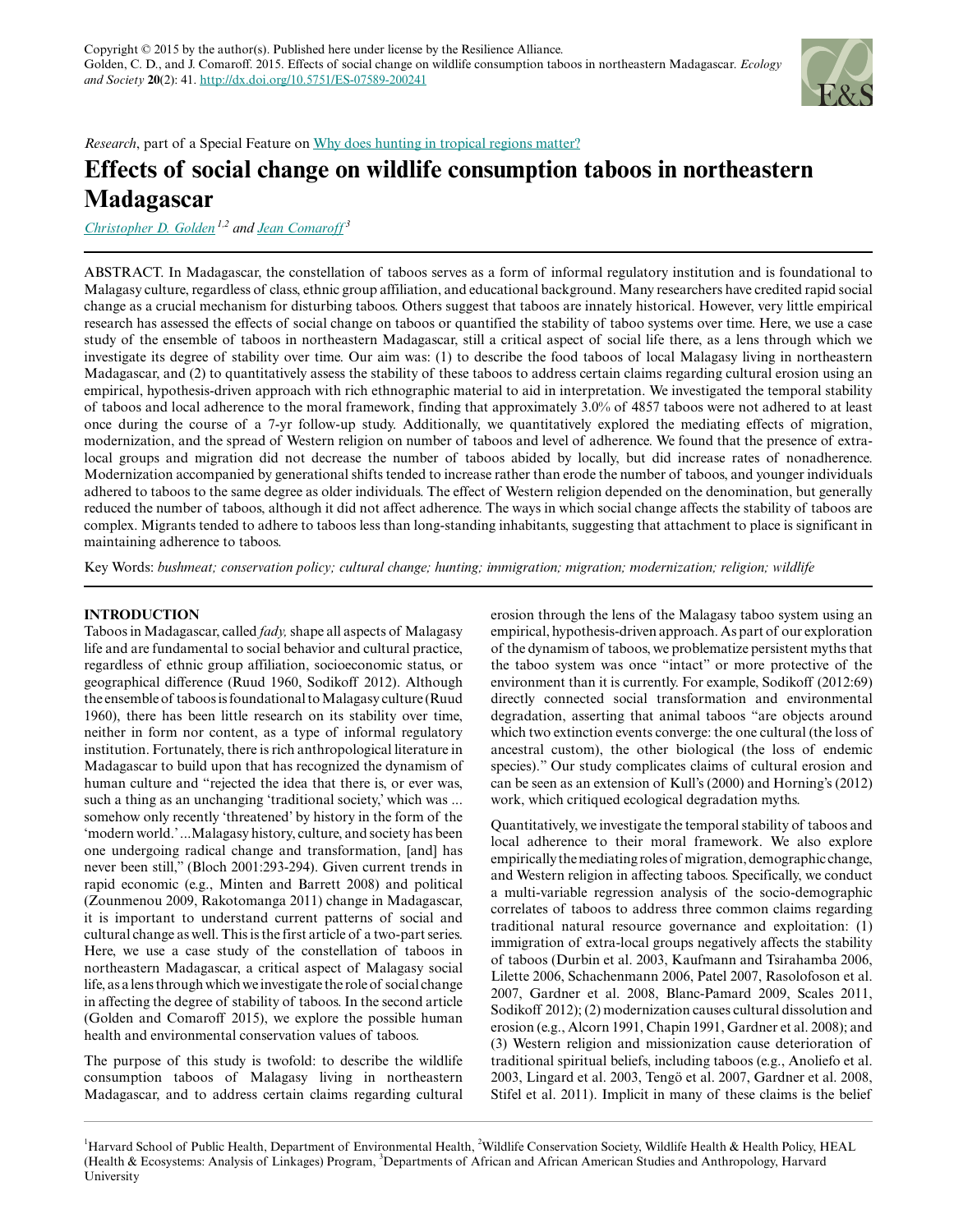that taboos inherently protect conservation values (e.g., Anoliefo et al. 2003, Durbin et al. 2003, Schachenmann 2006, Gardner et al. 2008, Sodikoff 2012).

# **BACKGROUND**

Madagascar is no stranger to massive religious, economic, and social transformation. However, while Madagascar's culture has never been static, the arrival of Europeans, Western religion, and the first missionary movements in 1506 marked especially forceful efforts to change its world from outside (Copland 1822). It is crucial to understand how these changes, from cultural and religious syncretism taking root to decades of colonialism, followed by socialism, global capitalism, and periods of violent political upheaval, may all have acted upon the reformulation of traditional informal institutions such as taboos. Over the course of the last century, migration has increased as the nation has become increasingly connected through a new transportation infrastructure and the burgeoning of regional and international economic opportunities (Zeller et al. 1999, UNDESA 2013). In addition, the population is rapidly becoming younger, with high rates of growth expected: 2.7% per year between 2015 and 2030 (UNDESA 2013). Each of these economic and social transformations could play a major role in altering the constellation of taboos.

Changes in environmental policy, closely tied to political change, also provide a crucial context for our study. During French colonial rule in the early 1920s, a comprehensive system of national environmental legislation was codified to centralize the protection of environmental resources. Those laws were modified in 1960, post-independence, and again, in 2006 (Rakotoarivelo et al. 2011). Between national independence and the present, there have been several critical shifts in environmental policy that are beyond the scope of this study, but have been described in detail elsewhere (e.g., Froger and Méral 2012). Here, we briefly review regulations that influence resource extraction behaviors that have been writ large in Makira Natural Park (MNP), adjacent to our field site in northeastern Madagascar, from formal codified laws to taboos that regulate wildlife consumption. There are varying scales of conservation regulations applicable to natural resource extraction in MNP.

The Makira was gazetted as a protected area in 2005, upgraded to natural park status in 2012, and officially inaugurated as a natural park in 2015. As conservation unfolded, certain forested areas were decentralized from state control to community management and became co-managed by the Wildlife Conservation Society, an international conservation organization that has been operating in Madagascar since the mid-1990s. However, local communities had never recognized state ownership of the forest, not least because of a lack of state involvement as well as very minimal monitoring and enforcement of conservation policies. Before transferring the management of forest areas to the communities surrounding the Makira, the Wildlife Conservation Society created and implemented *dina,* a term conventionally used by Merina (the dominant ethnic group in Madagascar) to mean community laws. These *dina* were traditionally drawn from social norms and historical practice by the Merina, but locally they followed from existing national legislation and proscribed the hunting of all primate and carnivore species in the forest. Also outlawed were the hunting of certain tenrec and bat species outside of a particular legalized season or through specific methods such as snares, traps, and hunting at night (Rakotoarivelo et al. 2011).

These new systems of controls over local peoples transformed their identities and changed the character of local resource collection over time. Hunting wildlife for food had been practiced in this area for millennia with no sense of misdeed. The increased attention and management under state law transformed community members' relationship with their environment by imposing a sense of crime and malfeasance on traditions and customs to which they felt entitled, very similar to patterns observed in Tanzania by Neumann (1998). As a result, local peoples felt a sense of fear and wrongdoing for participating in traditional livelihood activities such as hunting (Neumann 1998). Furthermore, people in this region were hardly unregulated resource consumers: they operated with a system of ritualized traditional regulation (i.e., taboos or *fady*).

The concept of *fady* in Madagascar is exceedingly complex. In an attempt to clarify some of the definitional intricacies that are not always apparent to outsiders, it is important that we clarify differences between formal and informal uses of the term *fady* in Madagascar. Formal use of the term indicates a taboo that must be obeyed for spiritual or moral reasons. In contrast, informal use can describe actions that are either socially unacceptable or do not follow proper custom or convention (*fomba*). Furthermore, there are community-based and individual-based systems of taboos. Community-based taboos use a more contemporary, democratic method of selecting forbidden actions in the collective interest, thus involving an informal sense of the word *fady,* meaning forbidden rather than taboo. Community-based taboos are different than all other types in that they incur monetary penalties rather than fear of supernatural retribution, similar to what is described by Tengö et al. (2007) in the Androy region of Madagascar.

Here, we do not consider the informal usage of *fady* in our analysis. We focus on personal and familial wildlife consumption taboos and examine their stability over time and what social factors drive change. Whereas taboos are more collective in other parts of the world, *fady* in Madagascar are famously individuated, labile, and responsive to experience as it unfolds. Therefore, they are an excellent subject with which to study such forms of change.

# **METHODS**

## **Study site**

Golden and his Malagasy research collaborators conducted research in 26 communities throughout forested regions adjacent to MNP in northeastern Madagascar. This forest covers 371,217 ha of lowland and mid-altitude rainforest and represents the largest remaining tract of contiguous forest in Madagascar (Golden 2009). It is one of the most biologically diverse ecosystems in Madagascar and is home to 2 of the 18 major ethnolinguistic groups in Madagascar: the Betsimisaraka in the east and south, and the Tsimihety in the north and west (Golden 2009). Both the Betsimisaraka and Tsimihety in this region are almost exclusively agriculturalists. The Tsimihety tend to inhabit the more interior and remote regions within MNP. The entire region is characterized by a lack of media (no newspapers, no television programming, and only one or two radio stations).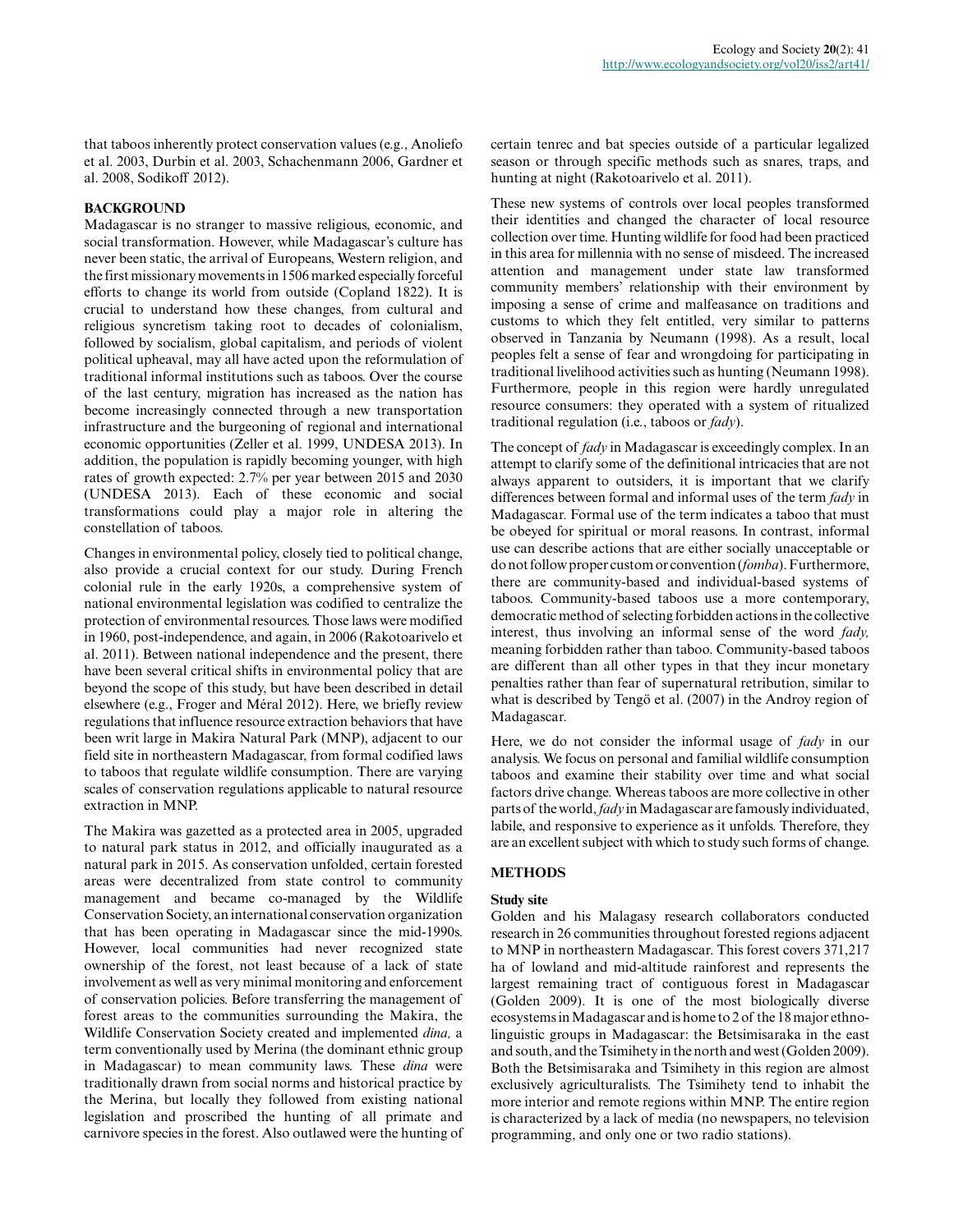# **Data collection**

Between 2005 and 2011, Golden and collaborators conducted annual semi-structured interviews in 861 households within 26 communities. Households were sampled using systematic random sampling from a census list generated by the research team. The survey was administered only to the male heads of households because this was the target sample to obtain information on hunting behavior. Women's taboos are not always the same as men's, but in Malagasy culture, when a man and woman live together as a couple, and especially once they have children, they will often respect each other's taboos, and the children will obey both. However, the husband and wife will also discard certain taboos that become overly burdensome through this merger (i.e., reducing numbers of taboos for working days; Brown 1999). This gender bias limits the results presented to statistical associations relating to men and not to women, although there has been research suggesting that women's taboos are not different from men's in number or content, but may be adhered to more strongly (Lambek 1992).

It is important that we use the individual as the unit of analysis in our study because we aim to dispel prevailing beliefs, particularly held within the environmental and development communities, that the system of taboos is monolithic and collective within ethno-linguistic groups or communities (e.g., Mittermeier et al. 2010, Sodikoff 2012). This perspective fails to acknowledge that, in contrast with practices of this kind in many other places, Malagasy *fady* are often distinctively personal in nature and mode of transfer and arise out of nuances of individual experience. People share beliefs in taboos as a form, even though there is considerable variation in their content at any moment and over time. The substance of taboos changes with the nature of experience, and it is essential to recognize that variation within the constellation of taboos does not imply dissolution of taboos as a scheme of practice. Taboos are a dynamic expression of personal and family biographies and micro-histories of their ongoing relationship with the local environment. They are a kind of contextual memory. For instance, a respondent may report that he has a food taboo for eating eel because, in the past, one of his ancestors ate eel and his skin developed sores and he died. In a story like this, the food taboo was recorded for quantitative analysis, and the story was also recorded for qualitatively exploring the contextual dimensions of the taboo. This is the basis for our study design and analysis.

Interviews were conducted in respondents' homes, lasting for 45 min to 1 h. They were conducted in Betsimisaraka or Tsimihety, the local dialects. The survey covered numerous topics, including household membership and wealth, resource extraction behaviors, educational achievement, and religious and ethnic group affiliation, among other socio-demographic characteristics. It also touched on a variety of additional questions concerning wildlife harvest (Golden 2009, Brashares et al. 2011, Golden et al. 2014), ethnomedicinal use (Golden et al. 2012*a*), and the eating of nonfood items (i.e., pica and amylophagy; Golden et al. 2012*b*). The local research team also obtained historical information on the head of household's place of birth and the number of years since he had arrived in his current community. Quantitative information on the household-level annual consumption rates of individual wildlife species was collected each year and has been validated as an accurate survey instrument (Golden et al. 2013).

During the more unstructured sections of the interview, respondents were asked the reasons why they restricted consumption of certain species of wildlife and were requested to list all of their consumption-based taboos (collected only during the first year of the survey). In Malagasy culture, people can very quickly recount a list of their food taboos. This individual record of taboos can be compared with the annual recall of wildlife species consumed to determine adherence to taboos. If an interviewee could recount the story about the origin of a taboo, it was recorded in the local language. Golden and his Malagasy research collaborators also collected a variety of information on taboos and the wider cosmology of those with traditional beliefs in this region (Golden 2014). This research, gathered over the course of seven years, elucidated the local complexity of food taboos.

#### **Variable creation and analysis**

We created categorical variables for ethnic group (Betsimisaraka, Tsimihety, and other), education (none, primary, middle, and high school), and religion (Catholic, Protestant, Adventist, Traditional, and other). No subject of our research in MNP had attended university. There is an absence of anyone practicing Islam in our sample, and this reflects the larger religious composition of the rural regions. Protestantism is almost entirely FJKM (The Church of Jesus Christ in Madagascar), a nationwide Reformed Protestant denomination. We note that when Malagasy self-identify as not having a formal religion, this means that they abide solely by traditional beliefs, which should be considered a religion in its own right; these respondents were categorized as Traditional. We also created a binary variable for whether or not the male head of household was born in his current community of residence. Finally, we calculated a continuous variable for age and for the number of years since the male head of household had arrived in his current community (see Table 1 for descriptive statistics of all variables). We aimed to explore the socio-demographic correlates of the number of wildlife consumption taboos present and the rate of nonadherence to wildlife consumption taboos. We conducted a generalized multivariable linear regression with which we explored the association

**Table 1.** Population descriptive statistics.  $N = 861$  individuals.

| Variable category | Variable description | Prevalence        |
|-------------------|----------------------|-------------------|
| Ethnicity         | <b>Betsimisaraka</b> | 27.6%             |
|                   | Tsimihety            | 67.3%             |
|                   | Other (extra-local   | $5.1\%$           |
|                   | group)               |                   |
| Religion          | Traditional          | 75.7%             |
|                   | Catholic             | $10.1\%$          |
|                   | Protestant           | 12.6%             |
|                   | Adventist            | $1.4\%$           |
|                   | Other                | 0.2%              |
| Education         | Primary school       | 52.7%             |
|                   | Middle school        | 7.8%              |
|                   | High school          | 2.4%              |
|                   | University           | $0.0\%$           |
|                   | No education         | 37.1%             |
| Born in community |                      | 41.7%             |
| Residency length  |                      | 33.4 yr (17.3 SD) |
| Age               |                      | 43.9 yr (13.3 SD) |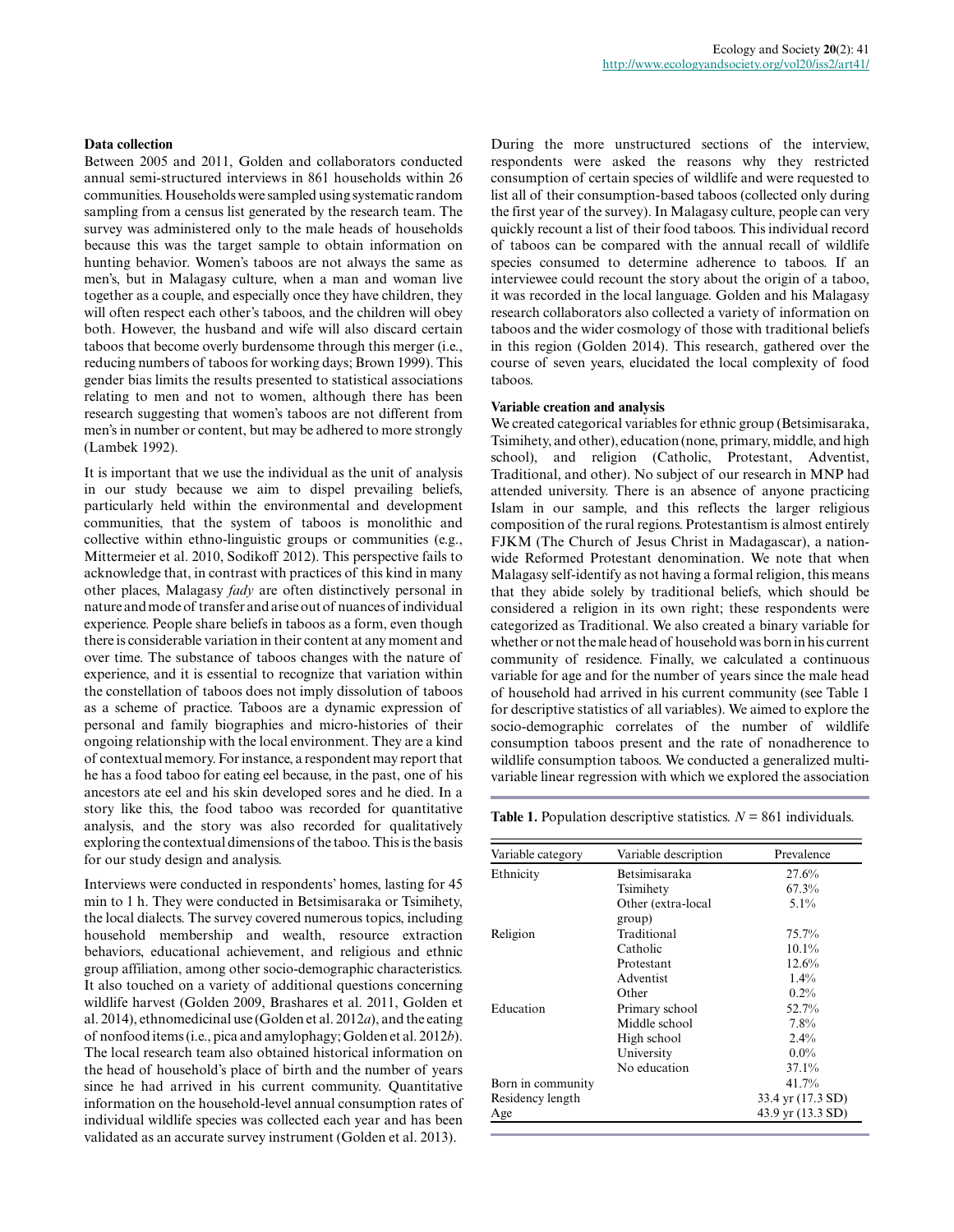of various socio-demographic correlates in determining the number of wildlife consumption taboos that the male head of household obeyed and did not obey. All statistical analyses were performed in STATA/SE v. 13.0 (StataCorp, College Station, Texas, USA).

# **RESULTS**

## **Taboo transmission and retention**

There are three types of taboos (*fady*): ancestral (*fadin-drazana*), self-imposed, and those received through spiritual command. During extensive research on taboos throughout the area, we found no example of any single taboo that was present throughout an entire ethno-linguistic group, and only two examples of a taboo that was consistent throughout an entire community. This rarity in the communal sharing of a given taboo has also been found in South America (McDonald 1977). Taboos were most commonly inherited from parents, both mother and father, and passed down through generations. These generational and bilateral types of taboos tended to be respected and observed by all children and could not be ignored. For this reason, they tend to demark kin groups and lines of descent. During traditional Malagasy marriages (*sintaka*) in this region, there is a ritual called *orambato,* through which the eldest member from each kinship line (always a direct blood-related member) formalizes the union by sharing the taboos from both the male and female sides, ensuring that the social boundaries harmonize rather than aggravate an existing social order. These ancestral taboos are one example of what von Heland and Folke (2014:252) call a "social contract with the ancestors," which demonstrates how people faced with change and uncertainty behave to promote resilience. Self-imposed taboos, typically precipitated by a negative experience, could be dismissed after a long period when the individual again felt comfortable that there was no longer risk involved in a given behavior.

Other than hereditary transmission and self-imposition, the origin of many taboos is from *ombiasa* and *kalanoro* (Fig. 1; see Golden 2014 for detailed discussion). *Ombiasa* are human spirit mediums who can communicate the wishes and commands of the ancestors (*razana*). *Kalanoro* are beneficent spirits that often inhabit rivers or caves; they tend to be envisioned as women with very long hair and fingernails who eat crabs, have reversed feet (heels in front, toes in the back), and are very short like dwarves (locally known as *vazimba*). These spirits are the entities that bestow taboos upon local people in visions or in dreams. It is important to note that *kalanoro* are restricted to forest areas, demonstrating an intimate connection between local Malagasy spiritual values and the condition of the surrounding environment. Vividly present in the local imagination, the appearances of these spirits are consistently rendered by local artists in arresting images (Fig. 1). If the forest were to be degraded beyond restoration, local Malagasy contend that the *kalanoro* would disappear.

Of the 861 heads of household surveyed, 5.0% had no food taboos. For the remaining individuals, we recorded 6166 taboos. Of these, approximately 79% (4857 taboos) involved wildlife species, for which we also had consumption data (Table 2). For many of these heads of household, we collected up to seven years of longitudinal data (median  $= 5$  yr) and were able to observe the degree to which a taboo was adhered to over time. On average, an individual had a median of six food taboos. Of the 4857 wildlife consumption taboos we documented, approximately 3.0% were not adhered to over the study period. These 145 taboos not adhered to were spread across 93 individuals, demonstrating that it was not just a small group of individuals who did not adhere to taboos, but  $> 10\%$  of the surveyed population. Reasons for not adhering to originally stated taboos could include accidental consumption (i.e., served a meal at a friend's home), dismissal of the taboo for its inconvenience, or no longer believing in the consequences of transgressing the taboo. We also found that the presence of an origin story for a given taboo made an individual nearly seventimes more likely to adhere to it (odds ratio =  $6.7,95\%$  CI  $5.3-8.4$ ).

**Fig. 1.** Two depictions of the *kalanoro,* beneficent spirits that often inhabit rivers or caves. (A) Depiction by renowned Malagasy artist Jean-Nirina Razafindralambo. (B) Depiction by local community member Distin Betora.



## **Drivers of taboo nonadherence**

We investigated three possible phenomena that have been claimed to drive social transformation and cultural dissolution. We examined whether patterns of migration, modernization, and the spread of Western religion can explain the number of taboos each individual has, and we tracked trends in nonadherence to taboos. In general, an individual's age, ethno-linguistic group, and religion influenced the number of taboos present. An individual's ethnolinguistic group and whether or not he was born in his current community predisposed him to adhering to the taboos (Table 3).

#### *Migration*

In several historical examples of communal resource governance, the arrival of outsiders was seen as anathema to effective resource management, and the exclusion of outsiders such as immigrants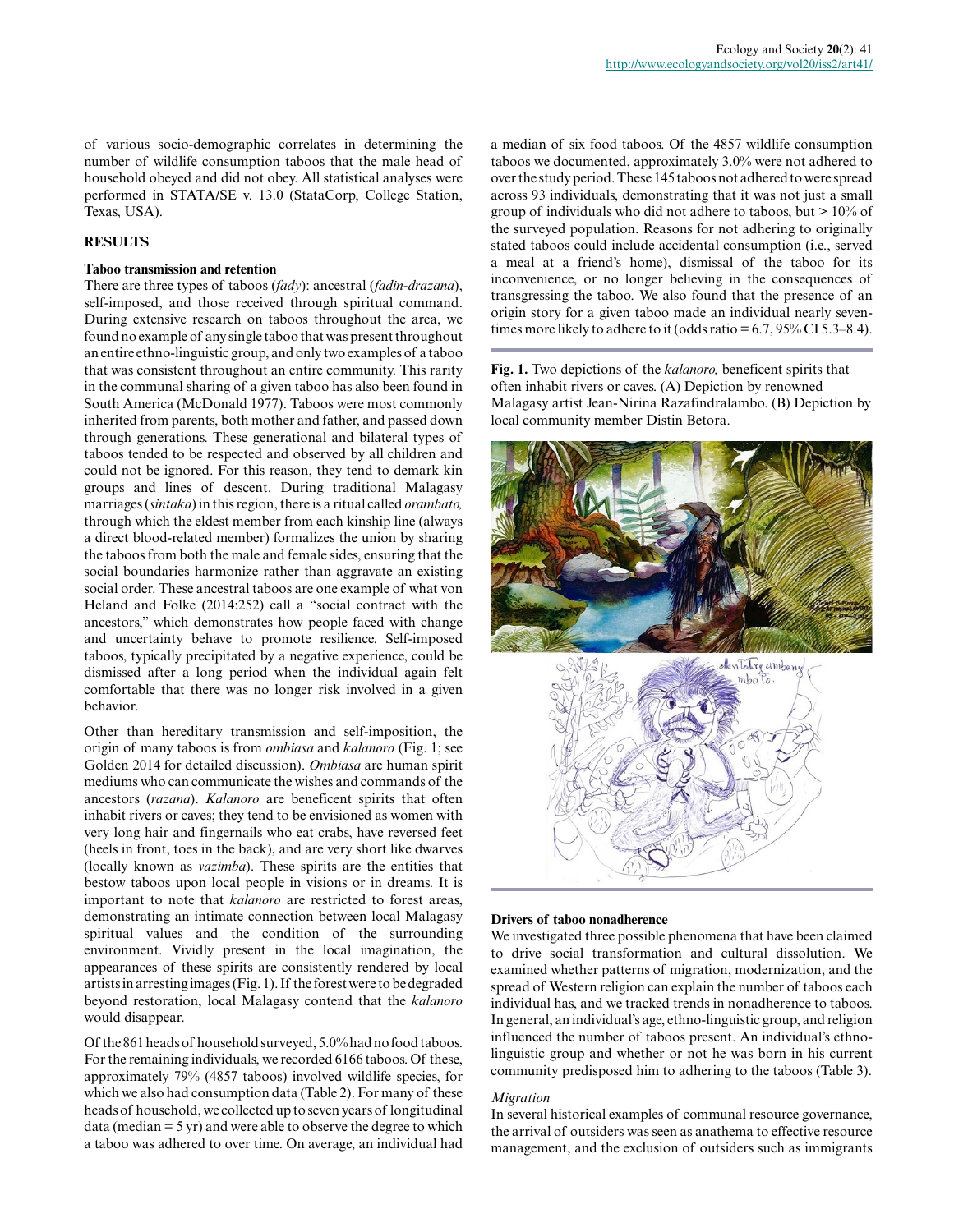| Consumption taboo                  | Scientific name               | Population prevalence† | IUCN status‡               |
|------------------------------------|-------------------------------|------------------------|----------------------------|
| Hornless zebu§                     | Bos indica (hornless version) | 55.30%                 | N/A                        |
| Hedgehog tenrec                    | Setifer setosus               | 45.30%                 | LC                         |
| Domesticated cat                   | Felix catus                   | 31.80%                 | N/A                        |
| Chickpeas                          | Cicer arietinum               | 28.60%                 | N/A                        |
| Octopus                            | Octopus cyanea                | 27.80%                 | N/A                        |
| Blue coua                          | Coua caerulea                 | 23.20%                 | LC                         |
| Indri                              | Indri indri                   | 23.10%                 | CR                         |
| Eels                               |                               | 21.80%                 | N/A                        |
| Crested drongo                     | Dicrurus forficatus           | 19.90%                 | LC                         |
| Bush pig                           | Potamochoerus larvatus        | 18.70%                 | LC                         |
| Insectivorous bats                 |                               | 18.20%                 | N/A                        |
| Madagascar blue pigeon             | Alectroenas madagascariensis  | 17.50%                 | LC                         |
| Flying fox                         | Pteropus rufus                | 15.80%                 | VU                         |
| Fern type                          | Stenochlaena sp.              | 15.40%                 | N/A                        |
| Taro leaves                        | Colocasia esculenta           | 14.30%                 | N/A                        |
| Madagascar magpie robin            | Copsychus albospecularis      | 13.90%                 | LC                         |
| Eastern woolly lemur               | Avahi laniger                 | 12.80%                 | EN                         |
| Madagascan rousette                | Rousettus madagascariensis    | 12.50%                 | NT                         |
| Malagasy coucal                    | Centropus toulou              | 11.10%                 | LC                         |
| Aye-aye                            | Daubentonia madagascariensis  | 11.10%                 | EN                         |
| Peanuts                            | Arachis hypogaea              | 10.50%                 | N/A                        |
| All round things§                  |                               | 10.20%                 | N/A                        |
| Green sea turtle                   | Chelonia mydas                | 10.00%                 | EN                         |
| Insect species                     | Pyrops (Zanna) tenebrosa      | 9.30%                  | N/A                        |
| Sharks and rays                    |                               | 9.70%                  | N/A                        |
| All lemurs                         |                               | 8.90%                  | N/A                        |
| White-fronted brown lemur          | Eulemur albifrons             | 8.60%                  | EN                         |
| Ringtailed mongoose                | Galidia elegans               | 7.80%                  | LC                         |
| Fosa                               | Cryptoprocta ferox            | 7.70%                  | VU                         |
| Eastern bamboo lemur               | Hapalemur griseus             | 7.70%                  | VU                         |
| Red-bellied lemur                  | Eulemur rubriventer           | 7.10%                  | VU                         |
| Madagascar cisticola               | Cisticola cherina             | 7.00%                  | LC                         |
| Spotted zebu                       | Bos indica (spotted version)  | 7.00%                  | N/A                        |
| Multiple species of saltwater fish |                               | 6.70%                  | N/A                        |
| (combined total)                   |                               |                        |                            |
| Malagasy turtle dove               | Nesoenas picturatus           | 6.50%                  | LC                         |
| Madagascar green pigeon            | Treron australis              | 6.20%                  | LC                         |
| East African black mud turtle      | Pelusios subniger             | 5.70%                  | $_{\rm LC}$                |
| White mushrooms                    |                               | 5.60%                  | N/A                        |
| Seal's sportive lemur              | Lepilemur seali               | 5.50%                  | EN                         |
| Black and white ruffed lemur       | Varecia variegata             | 5.20%                  | ${\cal CR}$                |
| Silky sifaka                       | Propithecus candidus          | 5.00%                  | <b>CR</b>                  |
| No taboo ( <i>fady</i> )           |                               | 7.00%                  |                            |
| Nile crocodile                     | Crocodylus niloticus          | 4.90%                  | LC                         |
| Mouse lemurs                       | <i>Microcebus</i> sp.         | 4.90%                  | LC                         |
| Red ruffed lemur                   | Varecia rubra                 | 4.80%                  | ${\cal CR}$                |
| Lesser Indian civet                | Viverricula indica            | 4.60%                  | $\mathop{\rm LC}\nolimits$ |
| Zebu kidney                        |                               | 4.40%                  | N/A                        |
| Madagascar crested ibis            | Lophotibis cristata           | 4.20%                  | $\rm{NT}$                  |
| Dwarf lemurs                       | Cheirogaleus sp.              | 3.80%                  | N/A                        |
| Falanoka                           | Eupleres goudoti              | 3.30%                  | $\rm{NT}$                  |
| Goats                              | Capra sp.                     | 3.00%                  | $\rm N/A$                  |
| Common tenrec                      | Tenrec ecaudatus              | $3.00\%$               | $\mathop{\rm LC}\nolimits$ |

**Table 2.** Population prevalence of wildlife species that have consumption-based taboos in the Makira Natural Park, Madagascar.

†Population prevalence is the percentage of surveyed male head of households who abide by particular taboos.

‡The Internation Union for the Conservation of Nature status of species is listed for those with information available (IUCN 2012). Lemur species were assigned a status based on the recent Red List updating from July 2012. LC = least concern, VU = vulnerable,  $EN =$  endangered,  $CR =$ critically endangered, N/A = not listed.

§See Golden and Comaroff (2015) for a description of why round items are a common taboo.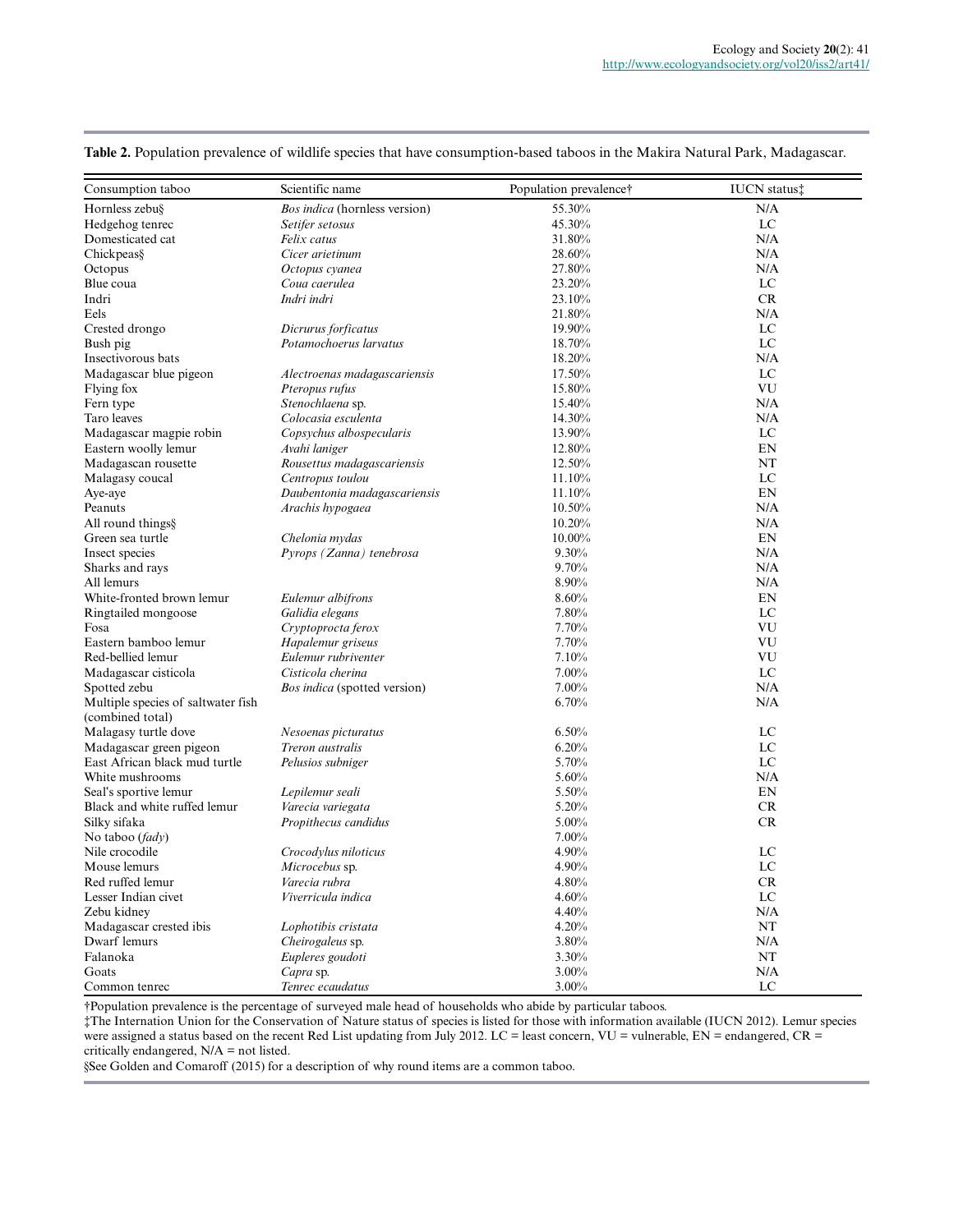| Variable category                     | Variable description             | Number of food taboost | Proportion $(\%)$ of nonadherence to<br>taboos† |
|---------------------------------------|----------------------------------|------------------------|-------------------------------------------------|
| Ethnic affiliation                    | Tsimihety                        | $4.62 - 6.38***$       | $0.03 - 0.34*$                                  |
| (Betsimisaraka is baseline)           | Other (extra-local ethnic group) | $-0.42 - 3.05$         | $0.03 - 0.63*$                                  |
| Religion                              | Catholic                         | $-2.81$ to $-0.65**$   | $-0.23 - 0.15$                                  |
| (Traditional is baseline)             | Protestant                       | $-4.69$ to $-2.49$ *** | $-0.24 - 0.14$                                  |
|                                       | Adventist                        | $-0.72 - 7.83$         | $-0.22 - 1.2$                                   |
| Education                             | Primary school                   | $-1.13 - 0.65$         | $-0.26 - 0.05$                                  |
| (No education is baseline)            | Middle school                    | $-2.39 - 0.46$         | $-0.41 - 0.08$                                  |
|                                       | High school                      | $-3.27 - 1.82$         | $-0.19 - 0.7$                                   |
| Born in community<br>(yes or no)      | Born in current community        | $-1.6 - 0.47$          | $0.03 - 0.39*$                                  |
| Residency length in community<br>(yr) |                                  | $-0.01 - 0.05$         | $-0.007 - 0.003$                                |
| Age $(yr)$                            |                                  | $-0.08$ to $-0.01*$    | $-0.0008 - 0.004$                               |

**Table 3.** Results of two generalized linear mixed models exploring the socio-demographic correlates of food taboos for number of food taboos and rate of nonadherence to taboos, respectively, by which a male head of household abides.

or those outside the defined community was seen as the key to successful management (Feeny et al. 1990, Ostrom 1999). The breakdown of exclusive communal-property mechanisms is attributed to population growth, technological change, or economic change, including new market opportunities (Feeny et al. 1990). In Madagascar specifically, migration is considered to be disproportionately responsible for heavier deforestation and natural resource use (e.g., Durbin et al. 2003, Rabemananjara 2014) as well as a driver of cultural dissolution (e.g., Gardner et al. 2013).

Of the two indigenous ethno-linguistic groups in this area, Tsimihety were likely to have five or six more taboos on average than Betsimisaraka (Table 3). In addition, we found that individuals from extra-local ethno-linguistic groups do not have significantly different numbers of food taboos than the indigenous Betsimisaraka (Table 3). Thus, migration from ethnic groups outside of this area does not necessarily reduce the number of wildlife consumption taboos by which people abide. Further, both living in the village in which an individual was born and length of residence in a village were statistically insignificant in determining the number of food taboos he claims (Table 3).

Neither indigeneity (membership in either ethno-linguistic group of the Makira region, Betsimisaraka and Tsimihety) nor nativity (whether an individual was born in his current village) was significantly associated with the number of wildlife consumption taboos a head of household had. However, membership in an extra-local ethno-linguistic group approximately doubles the rate of nonadherence to an individual's taboos. Being born outside of one's current community (even if one is of the local ethnic group) is also significantly associated with nonadherence to an individual's taboos (Table 3). Thus, there is evidence that migrants tend to disregard taboos more readily, although still at relatively low rates in this region. It is possible that having an "attachment to place," a variable not measured here, may be responsible for these differences. Place is always at once physical, but mediated by cultural perceptions. Therefore, it is material and meaningful. When we mention attachment to place, we are describing an

attachment to a physical place whose meaning is intensified due to the length of an individual's attachment to it. This also opens the possibility that new taboos may develop over time as people establish closer ties with their new environment.

## *Modernization*

Some recent empirical research has demonstrated that modernization and economic development are associated with a loss of traditional ecological knowledge, both in the Tsimané of the Amazon (Reyes-García et al. 2013) and in a more Western context in Spain (Gómez-Baggethun et al. 2010), among other examples. Without access to longitudinal inter-generational data, our analysis attempted to explore the differential observance of taboos by age through cross-sectional data. We found some evidence of nonadherence to taboos among the young, but we also found that new taboos may be increasing in that population over time. Younger individuals acknowledged significantly more food taboos than older individuals ( $P = 0.019$ ; Table 3). This makes intuitive sense because the taboos of both mother and father are often passed down to their children. As migration continues to occur throughout Madagascar, people who are less closely related will intermarry, leading to a more diverse, broader set of taboos passed down to future generations. Similarly, we did not find that an individual's age or educational achievement had a significant influence on rates of adherence to taboos (Table 3). Thus, Madagascar's plans to develop and increase access to education for the general public should not necessarily lead to cultural erosion of taboos. However, it would be interesting to resurvey these communities after a generation to determine the trajectory of these processes.

Studies elsewhere suggest that adherence to tradition changes over the cycle of a lifetime; young people might go through periods of lapse, only to re-assert ties again once they become parents and begin to age. This hypothesis is plausible but cannot be tested using our data because only the heads of households were interviewed, biasing our results to individuals who self-recognized themselves as equipped to assume that role. It is often believed that modernization decreases tradition, as if these two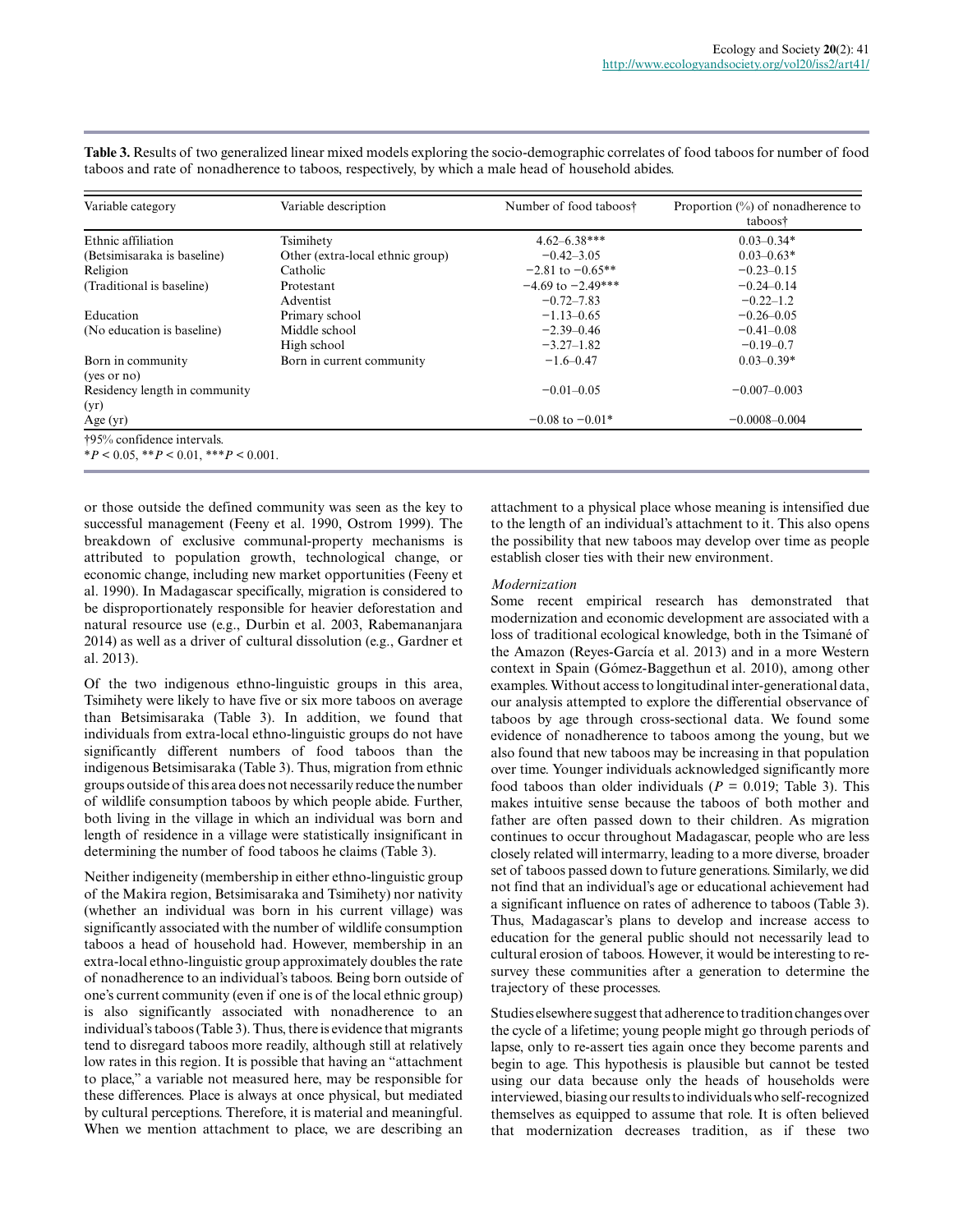phenomena were simply opposed and separate. In fact, the effects of more global integration often increase local practices, intensifying them even as they hybridize them. This is because people respond to shifts in experience (i.e., increased mobility, conflict, anxiety) by deploying local cultural technologies such as *fady.* However, this process is often accompanied by expanded or innovative approaches to attain cultural resilience in the face of generational shifts.

It is possible that the youth may be economically hungry and more brazen and thus will transgress the dictates of both formal and informal institutions. Gadgil et al. (1993) found that modernization (defined as an integration into global economies, acculturation, and population pressures) led to an erosion of sustainable resource use and relevant indigenous knowledge. Alcorn (1993) questioned this association, arguing that modernization and development can lead to mixed results: either biodiversity defense or destruction. One example of modernization leading to biodiversity destruction is the shift in relationship to land tortoises in southern Madagascar. Lilette (2006) found that primarily technological advancement and the creation of markets for tortoises have changed taboos and led local people to re-negotiate their relationship with this species, both spiritually and economically, from one of taboo to one of opportunity. Lillette (2006) also found that increased capital and market presence drove further extraction of tortoises. In Makira, there was a sense that those with capital should not rely on wildlife for food, this being expressed through a ritual that some local hunters practiced in which they would remove all money from their pockets prior to a hunt, claiming that those with money would not reap benefits from the forest. There appeared to be an understanding with the spiritual order that regulates chance (*vintana*) and destiny (*anjara*) such that an individual could only receive what was necessary from the forest. This belief system highlights both a structure of spiritually mediated equity and a potential understanding of sustainability.

The lack of evidence for modernization driving the erosion of taboos could be explained in two ways. First, what appears to be diversity in taboos may not be a downward trajectory implying a beginning (ancestral days with taboos) and an end (modern time with no taboos), but instead is a snapshot of the variability of taboos between people and in the same people over time. Second, because of the transmission system of taboos through both mother and father, increasing movement, migration, and intermarriage actually facilitates development of a broader set of taboos.

## *Spread of Western religion*

There is currently wide debate about the effect of religious globalization on the adherence to local customary traditions and social behaviors (Meyer 1998, Olupona and Rey 2008). On the one hand, the spread of Western religion has been credited with the degradation of traditional informal institutions that regulate natural resource use in Nigeria (Anoliefo et al. 2003). On the other hand, Gadgil et al. (1993) discuss how religious syncretism did not erode sacred groves and a traditional conservation ethic in India.

In Madagascar, there is also mixed evidence of the role of religion and its effect on traditional values. In some cases, Christianity is believed to erode cultural taboos (Tengö et al. 2007), whereas in other cases, it is believed to have little effect on traditional values and institutions (Lingard et al. 2003). We found that religions of external origin in the Makira were always syncretized with traditional beliefs, but had likely caused a reduction in the number of taboos observed by an individual. On average, Catholics had two fewer taboos and Protestants four fewer taboos than those with traditional beliefs. However, the influence of Western religion and the number of food taboos was not unidirectional. Adventists, although not statistically significant due to a small sample size  $(N = 7)$ , had nearly four more taboos on average than those with traditional beliefs (Table 3). Thus, Western religion is not a unitary category and cannot be categorically credited with disrupting taboos in the Makira region, although it does seem as though particular Christian denominations cause reductions in the numbers of observed taboos. Religion, however, does not affect adherence rates to those taboos that an individual maintains following conversion (Table 3). Thus, although religious conversion is related to the dismissal of taboos, religion in this region is still heavily syncretized, and seemingly conflicting attachments can coexist without contradiction such that traditional beliefs are viewed more as custom than religion.

# **DISCUSSION**

Our results bring us to three main conclusions. First, the heterogeneity of taboos in the local Malagasy culture does not translate into erosion of a previously intact and homogenous taboo system. Second, the ways in which social change affect the stability of taboos are complex and tend to demonstrate that migrants adhere to taboos less strongly than historical inhabitants, suggesting that attachment to place is significant in maintaining such adherence. Only longitudinal study can reveal whether new repertoires of taboos develop over time in migrants' new locales or as youth begin to age. Lastly, Western religion may reduce the number of taboos recognized by an individual, but the increasing inter-marriage of diverse kin groups and cultures may increase the number of taboos a person holds because children draw them from both mother and father.

Some reports in Madagascar have suggested an erosion of taboos (Jones et al. 2008, Jenkins et al. 2011, Sodikoff 2012) but lack the longitudinal evidence to document adequately this type of cultural change. Without a proper understanding of the dynamic nature of taboos and the patterns of their transmission, the presence of taboo heterogeneity in a population is not evidence of erosion. It is certain that there has been hunting in Madagascar for at least 2000 years, since humans first settled on the landscape (Perez et al. 2005). Given that hunting has occurred for millennia, the presence of significant heterogeneity in the coverage of taboos across species should not be interpreted as an erosion of cultural values, but rather as the presence of a dynamic and highly complex system of regulations and sanctions. We did, however, find possible evidence of taboo erosion. Tsimihety were found to have significantly more taboos than their neighbors, the Betsimisaraka. This could be a legacy of colonialism (or the lack thereof), with the Tsimihety among the only ethnic groups in Madagascar to have barred colonization efforts from Europeans, Arabs, and the Merina hierarchy (Wilson 1992). We also found evidence of taboo erosion from a lack of adherence to particular taboos in the present day, although rates of nonadherence were quite low. However, the system of taboo transmission (i.e., receiving taboos from both mother and father) is associated with increases in the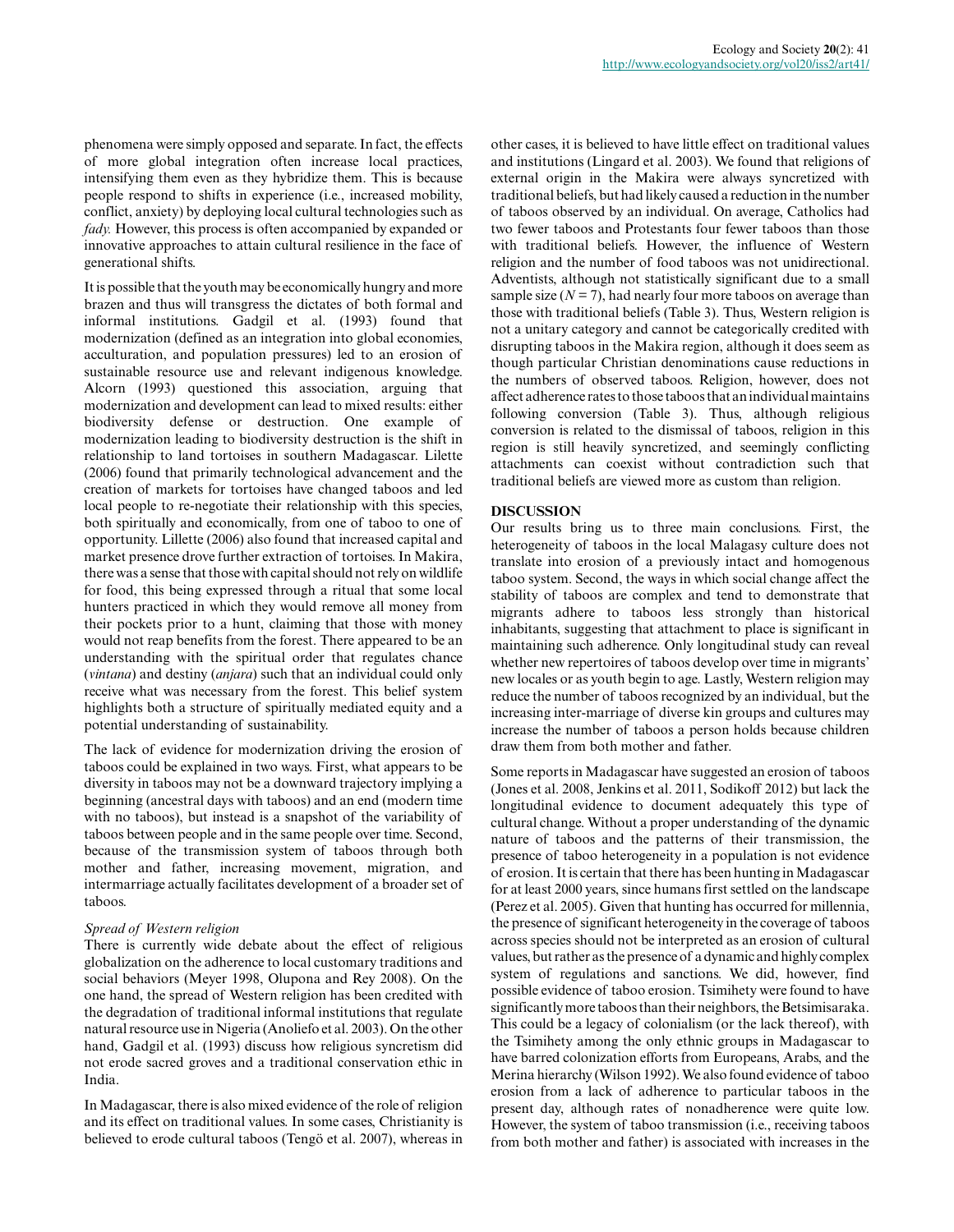overall numbers of taboos. Therefore, in an individual lifetime, some taboos may be lost over time, but on a generational time scale, taboos may increase due to the system of transmission.

Taboos may not adequately protect endangered species, but there is evidence in the local belief system that may shed light on conceptualizations of sustainability. Men removing money from their pockets prior to a hunt seems somehow significant, perhaps expressing symbolically the view that harvesting of environmental resources is necessary only for those with real dependence. The inextricable relationship between the integrity of the surrounding environment and the local Malagasy spiritual cosmology (i.e., the need of the *kalanoro* to live in an intact forest environment) powerfully underlines local people's need for the forest if they are to survive (Golden 2014). It is examples such as these that may facilitate mechanisms for finding synergies in local values and conservation values, and broaden the constituencies for those who support the maintenance of environmental integrity.

*Responses to this article can be read online at:* [http://www.ecologyandsociety.org/issues/responses.](http://www.ecologyandsociety.org/issues/responses.php/7589) [php/7589](http://www.ecologyandsociety.org/issues/responses.php/7589)

#### **Acknowledgments:**

*This work arose from more than a decade of experience in Madagascar, with no possible way to properly recognize and honor all of the people who inspired this work. Although insufficient, we thank all of the local people living near the Makira forest who shared their wisdom and experience, and, in case they ever see this document, misaotra ianareo jiaby amin'ny fanampiana. We thank Louise Fortmann, Christian Kull, Nora Khan, and A. Clare Gupta for reviewing an earlier version of the manuscript.*

#### **LITERATURE CITED**

Alcorn, J. B. 1991. Epilogue: ethics, economics and conservation. Pages 317-349 *in* M. L. Oldfield and J. B. Alcorn, editors. *Biodiversity: culture, conservation, and ecodevelopment.* Westview Press, Boulder, Colorado, USA.

Alcorn, J. B. 1993. Indigenous peoples and conservation. *Conservation Biology* 7(2):424-426. [http://dx.doi.org/10.1046/](http://dx.doi.org/10.1046/j.1523-1739.1993.07020424.x) [j.1523-1739.1993.07020424.x](http://dx.doi.org/10.1046/j.1523-1739.1993.07020424.x) 

Anoliefo, G. O., O. S. Isikhuemhen, and N. R. Ochije. 2003. Environmental implications of the erosion of cultural taboo practices in Awka-South Local Government Area of Anambra State, Nigeria: 1. Forests, trees, and water resource preservation. *Journal of Agricultural and Environmental Ethics* 16(3):281-296. [http://dx.doi.org/10.1023/A:1023680117717](http://dx.doi.org/10.1023/A%3A1023680117717)

Blanc-Pamard, C. 2009. The Mikea Forest under threat (southwest Madagascar): how public policy leads to conflicting territories. *Field Actions Science Reports* 3. [online] URL: [http://](http://factsreports.revues.org/341) [factsreports.revues.org/341.](http://factsreports.revues.org/341)

Bloch, M. 2001. The ethnohistory of Madagascar. *Ethnohistory* 48(1-2):293-299.<http://dx.doi.org/10.1215/00141801-48-1-2-293>

Brashares, J. S., C. D. Golden, K. Z. Weinbaum, C. B. Barrett, and G. V. Okello. 2011. Economic and geographic drivers of wildlife consumption in rural Africa. *Proceedings of the National Academy of Sciences* 108(34):13931-13936. [http://dx.doi.](http://dx.doi.org/10.1073/pnas.1011526108) [org/10.1073/pnas.1011526108](http://dx.doi.org/10.1073/pnas.1011526108) 

Brown, M. L. 1999. *Authority relations and trust: social cohesion on the eastern Masoala Peninsula, Madagascar.* Dissertation. Washington University, St. Louis, Missouri, USA.

Chapin, M. 1991. Losing the way of the Great Father. *New Scientist* 131:40-44.

Copland, S. 1822. *A history of the island of Madagascar.* Burton and Smith, London, UK.

Durbin, J., K. Bernard, and M. Fenn. 2003. The role of socioeconomic factors in the loss of Malagasy biodiversity. Pages 142-146 *in* S. M. Goodman and J. P. Benstead, editors. *The natural history of Madagascar.* University of Chicago Press, Chicago, Illinois, USA.

Feeny, D., F. Berkes, B. J. McCay, and J. M. Acheson. 1990. The tragedy of the commons: twenty-two years later. *Human Ecology* 18(1):1-19.<http://dx.doi.org/10.1007/BF00889070>

Froger, G., and P. Méral. 2012. Towards an institutional and historical analysis of environmental policy in Madagascar. *Environmental Policy and Governance* 22(5):369-380. [http://dx.](http://dx.doi.org/10.1002/eet.1595) [doi.org/10.1002/eet.1595](http://dx.doi.org/10.1002/eet.1595)

Gadgil, M., F. Berkes, and C. Folke. 1993. Indigenous knowledge for biodiversity conservation. *Ambio* 22(2-3):151-156.

Gardner, C. J., B. Ferguson, F. Rebara, and A. N. Ratsifandrihamanana. 2008. Integrating traditional values and management regimes into Madagascar's expanded protected area system: the case of Ankodida. Pages 92-103 *in* J.-M. Mallarach, editor. *Protected landscapes and cultural and spiritual values.* Kasparek Verlag, Heidelberg, Germany.

Gardner, C. J., M. E. Nicoll, T. Mbohoahy, K. L. Oleson, A. N. Ratsifandrihamanana, J. Ratsirarson, L.-A. R. de Roland, M. Virah-Sawmy, B. Zafindrasilivonona, and Z. G. Davies. 2013. Protected areas for conservation and poverty alleviation: experiences from Madagascar. *Journal of Applied Ecology* 50 (6):1289-1294. <http://dx.doi.org/10.1111/1365-2664.12164>

Golden, C. D. 2009. Bushmeat hunting and use in the Makira Forest north-eastern Madagascar: a conservation and livelihoods issue. *Oryx* 43(3):386-392. <http://dx.doi.org/10.1017/S0030605309000131>

Golden, C. D. 2014. Spiritual roots of the land: hierarchy and relationships of the religious cosmologies of humans and their environment in the Maroantsetra region of Madagascar. *Worldviews: Global Religions, Culture, and Ecology* 18(3):255-268. <http://dx.doi.org/10.1163/15685357-01802010>

Golden, C. D., M. H. Bonds, J. S. Brashares, B. J. R. Rasolofoniaina, and C. Kremen. 2014. Economic valuation of subsistence harvest of wildlife in Madagascar. *Conservation Biology* 28(1):234-243. <http://dx.doi.org/10.1111/cobi.12174>

Golden, C. D., and J. Comaroff. 2015. The human health and conservation relevance of food taboos in northeastern Madagascar. *Ecology and Society* 20(2): 42. [http://dx.doi.](http://dx.doi.org/10.5751/es-07590-200242) [org/10.5751/es-07590-200242](http://dx.doi.org/10.5751/es-07590-200242)

Golden, C. D., B. J. R. Rasolofoniaina, E. J. G. Anjaranirina, L.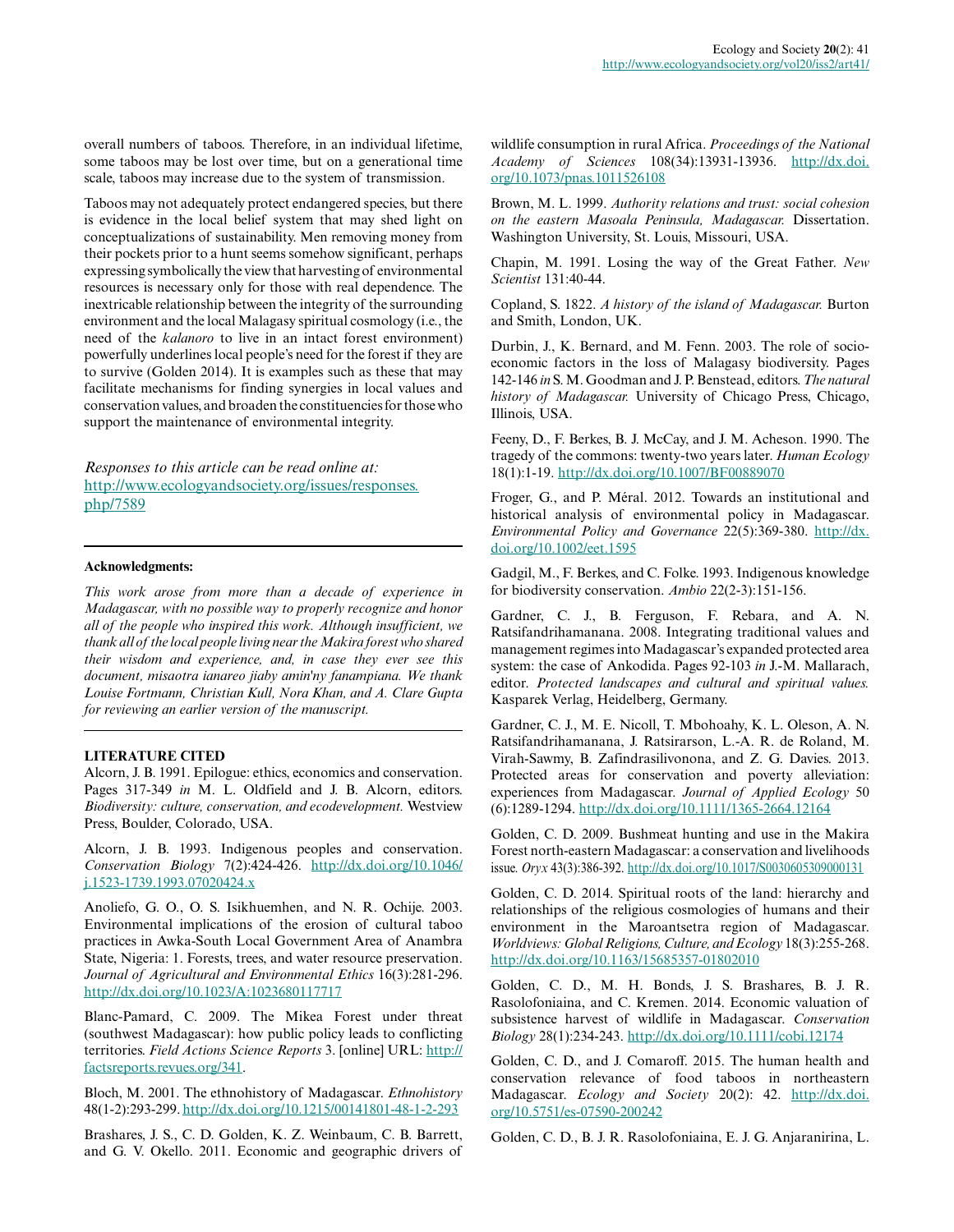Nicolas, L. Ravaoliny, and C. Kremen. 2012*a.* Rainforest pharmacopeia in Madagascar provides high value for current local and prospective global uses. *PLoS One* 7: e41221. [http://dx.](http://dx.doi.org/10.1371/journal.pone.0041221) [doi.org/10.1371/journal.pone.0041221](http://dx.doi.org/10.1371/journal.pone.0041221)

Golden, C. D., B. J. R. Rasolofoniaina, R. Benjamin, and S. L. Young. 2012*b.* Pica and amylophagy are common among Malagasy men, women and children. *PLoS One* 7: e47129. [http://](http://dx.doi.org/10.1371/journal.pone.0047129) [dx.doi.org/10.1371/journal.pone.0047129](http://dx.doi.org/10.1371/journal.pone.0047129)

Golden, C. D., R. W. Wrangham, and J. S. Brashares. 2013. Assessing the accuracy of interviewed recall for rare, highly seasonal events: the case of wildlife consumption in Madagascar. *Animal Conservation* 16(6):597-603. [http://dx.doi.org/10.1111/](http://dx.doi.org/10.1111/acv.12047) [acv.12047](http://dx.doi.org/10.1111/acv.12047)

Gómez-Baggethun, E., S. Mingorría, V. Reyes-García, L. Calvet, and C. Montes. 2010. Traditional ecological knowledge trends in the transition to a market economy: empirical study in the Doñana Natural Areas. *Conservation Biology* 24(3):721-729. <http://dx.doi.org/10.1111/j.1523-1739.2009.01401.x>

Horning, N. R. 2012. Debunking three myths about Madagascar's deforestation. *Madagascar Conservation and Development* 7 (3):116-119. [online] URL: [http://journalmcd.com/index.php/](http://journalmcd.com/index.php/mcd/article/view/mcd.v7i3.3/314) [mcd/article/view/mcd.v7i3.3/314.](http://journalmcd.com/index.php/mcd/article/view/mcd.v7i3.3/314)

IUCN [International Union for Conservation of Nature]. 2012. *The IUCN redlist of threatened species interactive database.* IUCN, Cambridge, UK. [online] URL: [http://www.iucnredlist.](http://www.iucnredlist.org/) [org/](http://www.iucnredlist.org/).

Jenkins, R. K. B., A. Keane, A. R. Rakotoarivelo, V. Rakotomboavonjy, F. H. Randrianandrianina, H. J. Razafimanahaka, S. R. Ralaiarimalala, and J. P. G. Jones. 2011. Analysis of patterns of bushmeat consumption reveals extensive exploitation of protected species in eastern Madagascar. *PLoS One* 6(12): e27570. <http://dx.doi.org/10.1371/journal.pone.0027570>

Jones, J. P. G., M. M. Andriamarovololona, and N. Hockley. 2008. The importance of taboos and social norms to conservation in Madagascar. *Conservation Biology* 22(4):976-986. [http://dx.doi.](http://dx.doi.org/10.1111/j.1523-1739.2008.00970.x) [org/10.1111/j.1523-1739.2008.00970.x](http://dx.doi.org/10.1111/j.1523-1739.2008.00970.x)

Kaufmann, J. C., and S. Tsirahamba. 2006. Forests and thorns: conditions of change affecting Mahafale pastoralists in southwestern Madagascar. *Conservation and Society* 4 (2):231-261.

Kull, C. A. 2000 Deforestation, erosion, and fire: degradation myths in the environmental history of Madagascar. *Environment and History* 6(4):423-450.<http://dx.doi.org/10.3197/096734000129342361>

Lambek, M. 1992. Taboo as cultural practice among Malagasy speakers. *Man* 27(2):245-266.<http://dx.doi.org/10.2307/2804053>

Lilette, V. 2006. Mixed results: conservation of the marine turtle and the red-tailed tropicbird by Vezo semi-nomadic fishers. *Conservation and Society* 4(2):262-286.

Lingard, M., N. Raharison, E. Rabakonandrianina, J.-A. Rakotoarisoa, and T. Elmqvist. 2003. The role of local taboos in conservation and management of species: the radiated tortoise in southern Madagascar. *Conservation and Society* 1(2):223-246.

McDonald, D. R. 1977. Food-taboos: primitive environmental protection agency (South America). *Anthropos* 72(5-6):734-748. [online] URL: [http://www.jstor.org/stable/40459182.](http://www.jstor.org/stable/40459182)

Meyer, B. 1998. 'Make a complete break with the past.' Memory and post-colonial modernity in Ghanaian Pentecostalist discourse. *Journal of Religion in Africa* 28(3):316-349. [http://dx.](http://dx.doi.org/10.1163/157006698X00044) [doi.org/10.1163/157006698X00044](http://dx.doi.org/10.1163/157006698X00044) 

Minten, B., and C. B. Barrett. 2008. Agricultural technology, productivity, and poverty in Madagascar. *World Development* 36 (5):797-822. <http://dx.doi.org/10.1016/j.worlddev.2007.05.004>

Mittermeier, R. A., W. R. Konstant, F. Hawkins, E. E. Louis, O. Langrand, J. Ratsimbazafy, R. Rasoloarison, J. U. Ganzhorn, S. Rajaobelina, I. Tattersall, and D. M. Meyers. 2010. *Lemurs of Madagascar.* Third edition. Conservation International, Washington, D.C., USA.

Neumann, R. P. 1998. *Imposing wilderness: struggles over livelihood and nature preservation in Africa.* University of California Press, Berkeley, California, USA.

Olupona, J. K., and T. Rey, editors. 2008. *Òrì*ş*à devotion as world religion: the globalization of Yorùbá religious culture.* University of Wisconsin Press, Madison, Wisconsin, USA.

Ostrom, E. 1999. Coping with tragedies of the commons. *Annual Review of Political Science* 2:493-535. [http://dx.doi.org/10.1146/](http://dx.doi.org/10.1146/annurev.polisci.2.1.493) [annurev.polisci.2.1.493](http://dx.doi.org/10.1146/annurev.polisci.2.1.493) 

Patel, E. R. 2007. Logging of rare rosewood and palisandre (*Dalbergia* spp.) within Marojejy National Park, Madagascar. *Madagascar Conservation and Development* 2:11-16. [online] URL: <http://journalmcd.com/index.php/mcd/article/view/234/189>.

Perez, V. R., L. R. Godfrey, M. Nowak-Kemp, D. A. Burney, J. Ratsimbazafy, and N. Vasey. 2005. Evidence of early butchery of giant lemurs in Madagascar. *Journal of Human Evolution* 49 (6):722-742. <http://dx.doi.org/10.1016/j.jhevol.2005.08.004>

Rabemananjara, Z. H. 2014. Migration causing forest degradation in Madagasar: prevention or adaptation to the effects? *Pinnacle Natural Resources and Conservation* 1(1): pnrc\_130, 194-201. [online] URL: [http://pjpub.org/pnrc/](http://pjpub.org/pnrc/pnrc_130.pdf) [pnrc\\_130.pdf.](http://pjpub.org/pnrc/pnrc_130.pdf)

Rakotoarivelo, A. R., J. H. Razafimanahaka, S. Rabesihanaka, J. P. G. Jones, and R. K. B. Jenkins. 2011. Lois et règlements sur la faune sauvage à Madagascar: progrès accomplis et besoins du futur. *Madagascar Conservation and Development* 6(1):37-44. <http://dx.doi.org/10.4314/mcd.v6i1.68063>

Rakotomanga, H. M. 2011. *Democratic transition in Madagascar, Malawi, and Mozambique.* Dissertation. Texas State University, San Marcos, Texas, USA. [online] URL: [https://digital.library.](https://digital.library.txstate.edu/handle/10877/2550) [txstate.edu/handle/10877/2550.](https://digital.library.txstate.edu/handle/10877/2550)

Rasolofoson, D., G. Rakotondratsimba, O. Rakotonirainy, L. M. A. Rakotozafy, J. H. Ratsimbazafy, L. Rabetafika, and R. M. Randrianarison. 2007. Influences des pressions anthropiques sur les lémuriens d'Antantaka, dans la partie Est du plateau du Makira, Maroantsetra, Madagascar. *Madagascar Conservation and Development* 2(1):21-27. [online] URL: [http://journalmcd.](http://journalmcd.com/index.php/mcd/article/view/236/191) [com/index.php/mcd/article/view/236/191.](http://journalmcd.com/index.php/mcd/article/view/236/191)

Reyes-García, V., M. Guèze, A. C. Luz, J. Paneque-Gálvez, M. J. Macía, M. Orta-Martínez, J. Pino, and X. Rubio-Campillo. 2013. Evidence of traditional knowledge loss among a contemporary